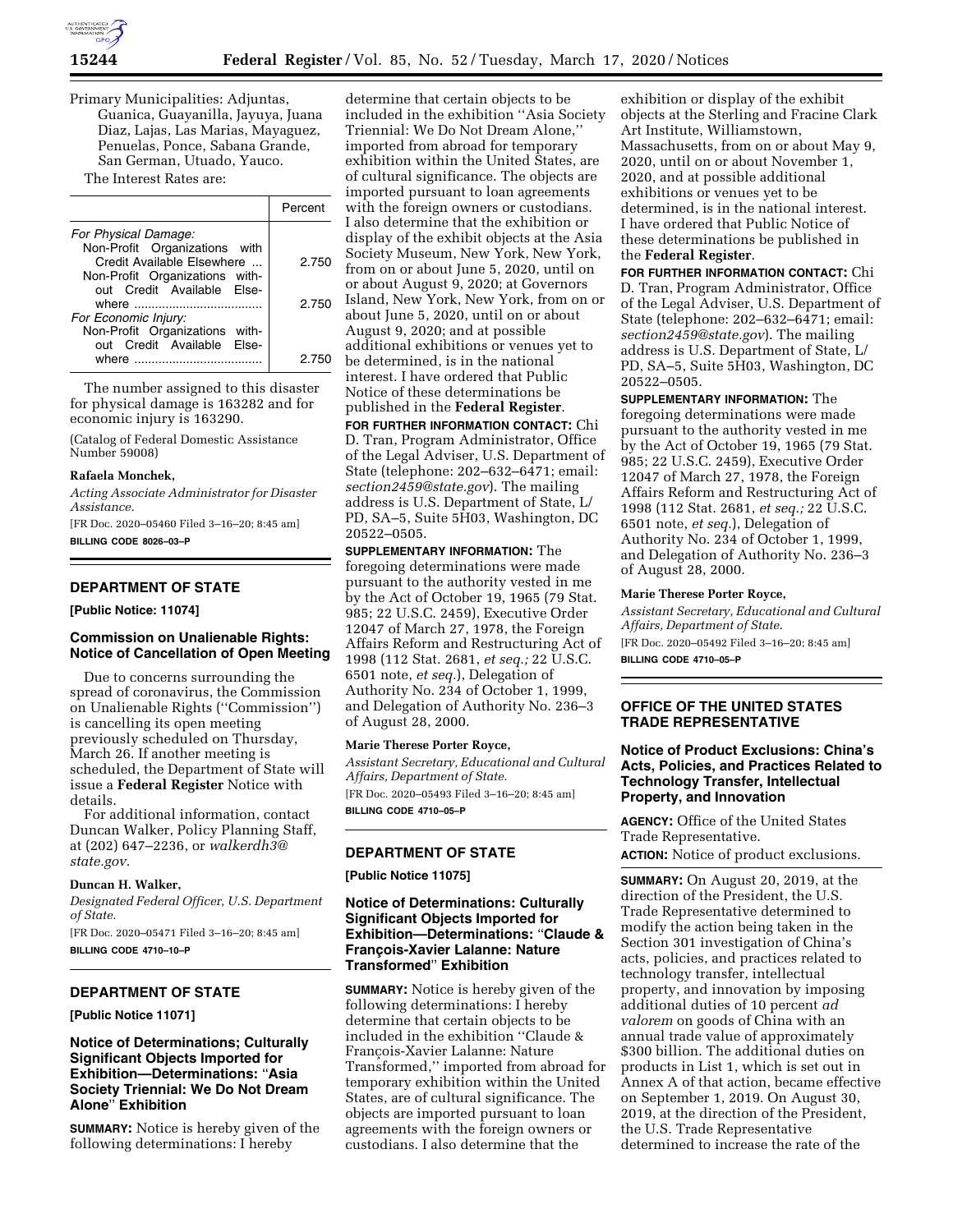additional duty applicable to the tariff subheadings covered by the action announced in the August 20 notice from 10 percent to 15 percent. On January 22, 2020, the U.S. Trade Representative determined to reduce the rate from 15 percent to 7.5 percent. The U.S. Trade Representative initiated a product exclusion process in October 2019, and interested persons have submitted requests for the exclusion of specific products. This notice announces the U.S. Trade Representative's determination to grant certain exclusion requests, as specified in the Annex to this notice. The U.S. Trade Representative will continue to issue decisions on pending requests on a periodic basis.

**DATES:** The product exclusions announced in this notice will apply as of September 1, 2019, the effective date of the \$300 billion action, and will extend to September 1, 2020.

**FOR FURTHER INFORMATION CONTACT:** For general questions about this notice, contact Assistant General Counsels Philip Butler or Megan Grimball, or Director of Industrial Goods Justin Hoffmann at (202) 395–5725. For specific questions on customs classification or implementation of the product exclusions identified in the Annex to this notice, contact *[traderemedy@cbp.dhs.gov.](mailto:traderemedy@cbp.dhs.gov)* 

# **SUPPLEMENTARY INFORMATION:**

## **A. Background**

For background on the proceedings in this investigation, please see the prior notices, including 82 FR 40213 (August 24, 2017), 83 FR 14906 (April 6, 2018), 83 FR 28710 (June 20, 2018), 83 FR 33608 (July 17, 2018), 83 FR 38760 (August 7, 2018), 83 FR 40823 (August 16, 2018), 83 FR 47974 (September 21, 2018), 83 FR 49153 (September 28, 2018), 84 FR 20459 (May 9, 2019), 84 FR 43304 (August 20, 2019), 84 FR 45821 (August 30, 2019), 84 FR 57144 (October 24, 2019), 84 FR 69447 (December 18, 2019), 85 FR 3741 (January 22, 2020), and 85 FR 13970 (March 10, 2020).

In a notice published August 20, 2019, the U.S. Trade Representative, at the direction of the President, announced a determination to modify the action being taken in the Section 301 investigation by imposing an additional 10 percent *ad valorem* duty on products of China with an annual aggregate trade value of approximately \$300 billion. 84 FR 43304 (August 20, 2019) (August 20 notice). The August 20 notice contains two separate lists of tariff subheadings with two different effective dates. List 1, which is set out in Annex A of the August 20 notice, was

effective September 1, 2019. List 2, which is set out in Annex C of the August 20 notice, was scheduled to take effect on December 15, 2019.

On August 30, 2019, the U.S. Trade Representative, at the direction of the President, determined to modify the action being taken in the investigation by increasing the rate of additional duty from 10 to 15 percent *ad valorem* on the goods of China specified in Annex A and Annex C of the August 20 notice. *See* 84 FR 45821. On October 24, 2019, the U.S. Trade Representative established a process by which U.S. stakeholders could request exclusion of particular products classified within an 8-digit Harmonized Tariff Schedule of the United States (HTSUS) subheading covered by List 1 of the \$300 billion action from the additional duties. *See* 84 FR 57144 (October 24 notice). Subsequently, the U.S. Trade Representative announced a determination to suspend until further notice the additional duties on products set out in Annex C of the August 20 notice. *See* 84 FR 69447 (December 18, 2019). The U.S. Trade Representative later determined to modify the action being taken by reducing the additional duties for the products covered in Annex A of the August 20 notice from 15 percent to 7.5 percent. *See* 85 FR 3741 (January 22, 2020).

Under the October 24 notice, requests for exclusion had to identify the product subject to the request in terms of the physical characteristics that distinguish the product from other products within the relevant 8-digit subheading covered by the \$300 billion action. Requestors also had to provide the 10-digit subheading of the HTSUS most applicable to the particular product requested for exclusion, and could submit information on the ability of U.S. Customs and Border Protection to administer the requested exclusion. Requestors were asked to provide the quantity and value of the Chinese-origin product that the requestor purchased in the last three years, among other information. With regard to the rationale for the requested exclusion, requests had to address the following factors:

• Whether the particular product is available only from China and specifically whether the particular product and/or a comparable product is available from sources in the United States and/or third countries.

• Whether the imposition of additional duties on the particular product would cause severe economic harm to the requestor or other U.S. interests.

• Whether the particular product is strategically important or related to

''Made in China 2025'' or other Chinese industrial programs.

The October 24 notice stated that the U.S. Trade Representative would take into account whether an exclusion would undermine the objective of the Section 301 investigation.

The October 24 notice required submission of requests for exclusion from List 1 of the \$300 billion action no later than January 31, 2020, and noted that the U.S. Trade Representative periodically would announce decisions. In March 2020, the U.S. Trade Representative granted an initial set of exclusion requests. *See* 85 FR 13970. The Office of the United States Trade Representative regularly updates the status of each pending request on the Exclusions Portal at *[https://](https://exclusions.ustr.gov/s/docket?docketNumber=USTR-2019-0017) [exclusions.ustr.gov/s/](https://exclusions.ustr.gov/s/docket?docketNumber=USTR-2019-0017)  [docket?docketNumber=USTR-2019-](https://exclusions.ustr.gov/s/docket?docketNumber=USTR-2019-0017) [0017.](https://exclusions.ustr.gov/s/docket?docketNumber=USTR-2019-0017)* 

## **B. Determination To Grant Certain Exclusions**

Based on evaluation of the factors set out in the October 24 notice, which are summarized above, pursuant to sections 301(b), 301(c), and 307(a) of the Trade Act of 1974, as amended, and in accordance with the advice of the interagency Section 301 Committee, the U.S. Trade Representative has determined to grant the product exclusions set out in the Annex to this notice. The U.S. Trade Representative's determination also takes into account advice from advisory committees and any public comments on the pertinent exclusion requests.

As set out in the Annex, the exclusions are reflected in 19 specially prepared product descriptions, which cover 39 separate exclusion requests.

In accordance with the October 24 notice, the exclusions are available for any product that meets the description in the Annex, regardless of whether the importer filed an exclusion request. Further, the scope of each exclusion is governed by the scope of the 10-digit HTSUS subheading as described in the Annex, and not by the product descriptions set out in any particular request for exclusion.

As stated in the October 24 notice, the exclusions will apply from September 1, 2019, the effective date of the \$300 billion action, and will extend for one year to September 1, 2020. U.S. Customs and Border Protection will issue instructions on entry guidance and implementation.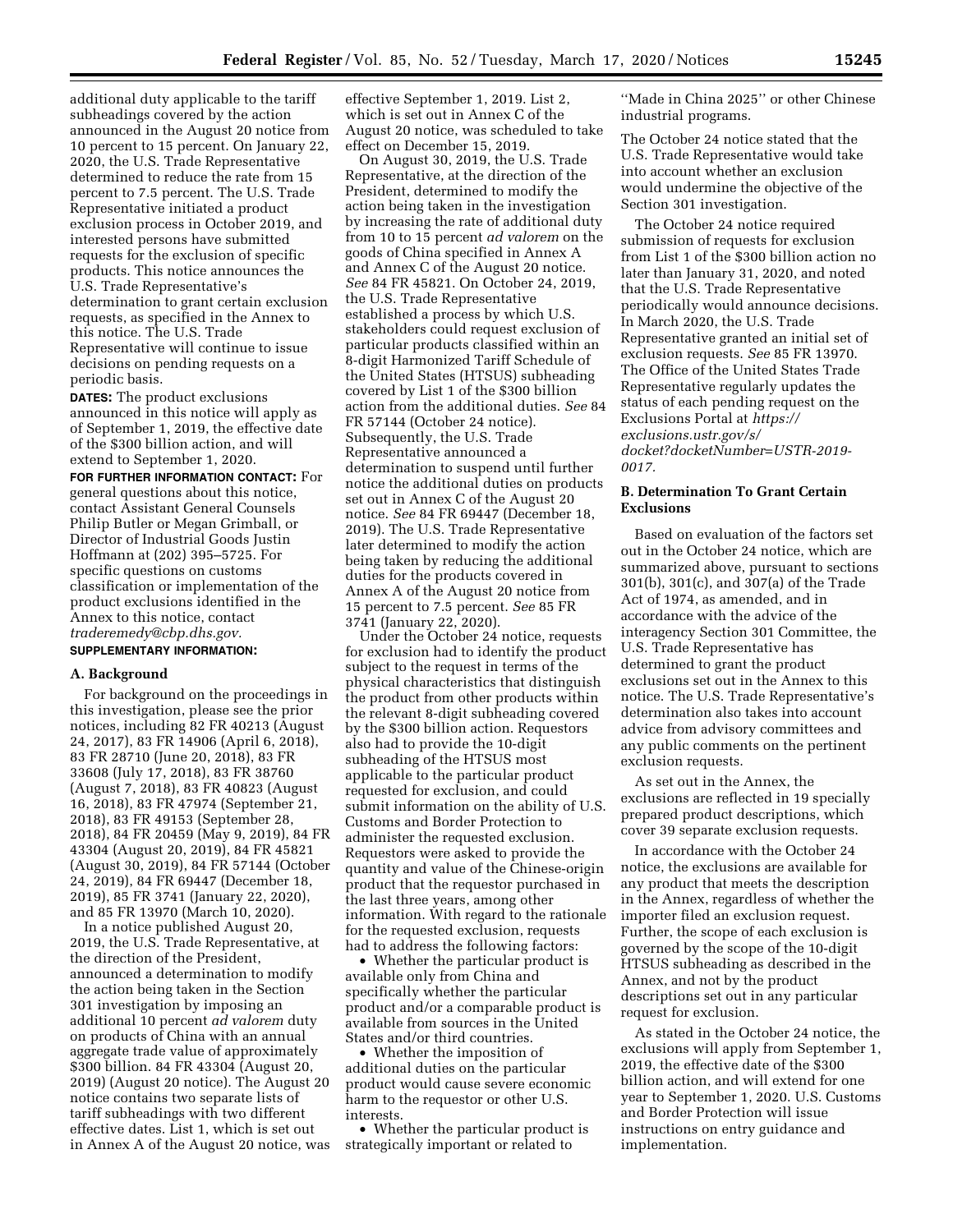$\equiv$ 

The U.S. Trade Representative will continue to issue determinations on pending requests on a periodic basis.

# **Joseph Barloon,**

*General Counsel, Office of the U.S. Trade Representative.*  **BILLING CODE 3290–F0–P**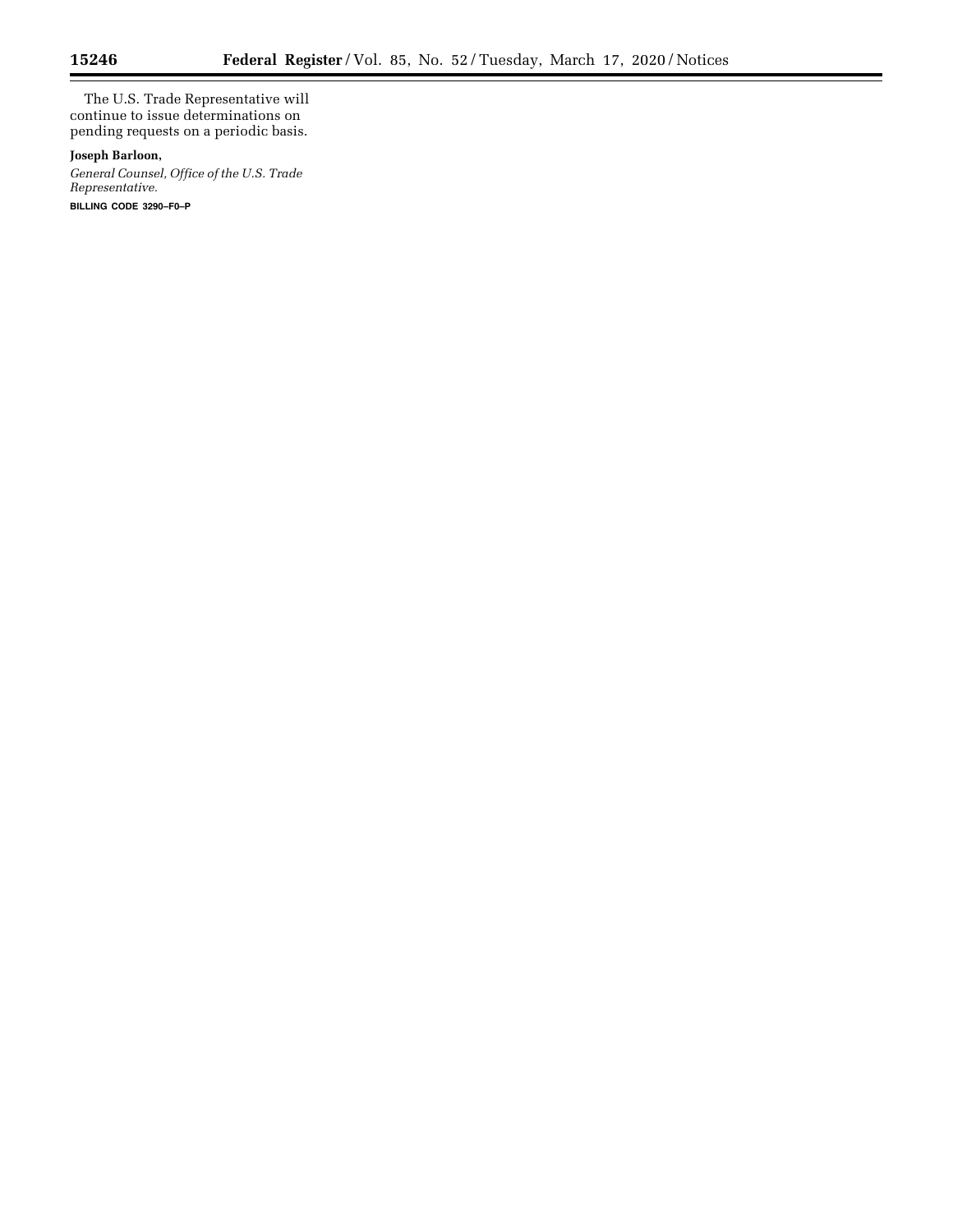# **ANNEX**

- A. Effective with respect to goods entered for consumption, or withdrawn from warehouse for consumption, on or after  $12:01$  a.m. eastern daylight time on September 1, 2019, subchapter III of chapter 99 of the Harmonized Tariff Schedule of the United States (HTSUS) is modified:
- 1. by inserting the following new heading 9903.88.42 in numerical sequence, with the material in the new heading inserted in the columns of the HTSUS labeled "Heading/Subheading", "Article Description", and "Rates of Duty 1-General", respectively:

| Heading/<br>Subheading | <b>Article Description</b>                     | <b>Rates of Duty</b> |                |  |
|------------------------|------------------------------------------------|----------------------|----------------|--|
|                        |                                                |                      |                |  |
|                        |                                                | General              | <b>Special</b> |  |
| "9903.88.42            | Articles the product of China, as provided for |                      |                |  |
|                        | in U.S. note 20(uu) to this subchapter, each   |                      |                |  |
|                        | covered by an exclusion granted by the U.S.    |                      |                |  |
|                        |                                                | The duty             |                |  |
|                        |                                                | provided in          |                |  |
|                        |                                                | the                  |                |  |
|                        |                                                | applicable           |                |  |
|                        |                                                | subheading"          |                |  |

2. by inserting the following new U.S. note 20(uu) to subchapter III of chapter 99 in numerical sequence:

"(uu) The U.S. Trade Representative determined to establish a process by which particular products classified in heading 9903.88.15 and provided for in U.S. notes  $20(r)$  and (s) to this subchapter could be excluded from the additional duties imposed by heading 9903.88.15. See 84 Fed. Reg. 43304 (August 20, 2019), 84 Fed. Reg. 45821 (August 30, 2019), 84 Fed. Reg. 57144 (October 24, 2019) and 85 Fed. Reg. 3741 (January 22, 2020). Pursuant to the product exclusion process, the U.S. Trade Representative has determined that the additional duties provided for in heading 9903.88.15 shall not apply to the following particular products, which are provided for in the following enumerated statistical reporting numbers:

- $1)$ Bowls of molded plastics, with clips for retaining guide wires during surgical procedures (described in statistical reporting number 3926.90.9990)
- $2)$ Disposable graduated medicine dispensing cups of plastics (described in statistical reporting number 3926.90.9990)
- 3) Pads of foam plastics, with hook and loop fastener straps, integrated arm protectors, and accessory headrest, body straps, lift sheets, hand grips and face masks, of a kind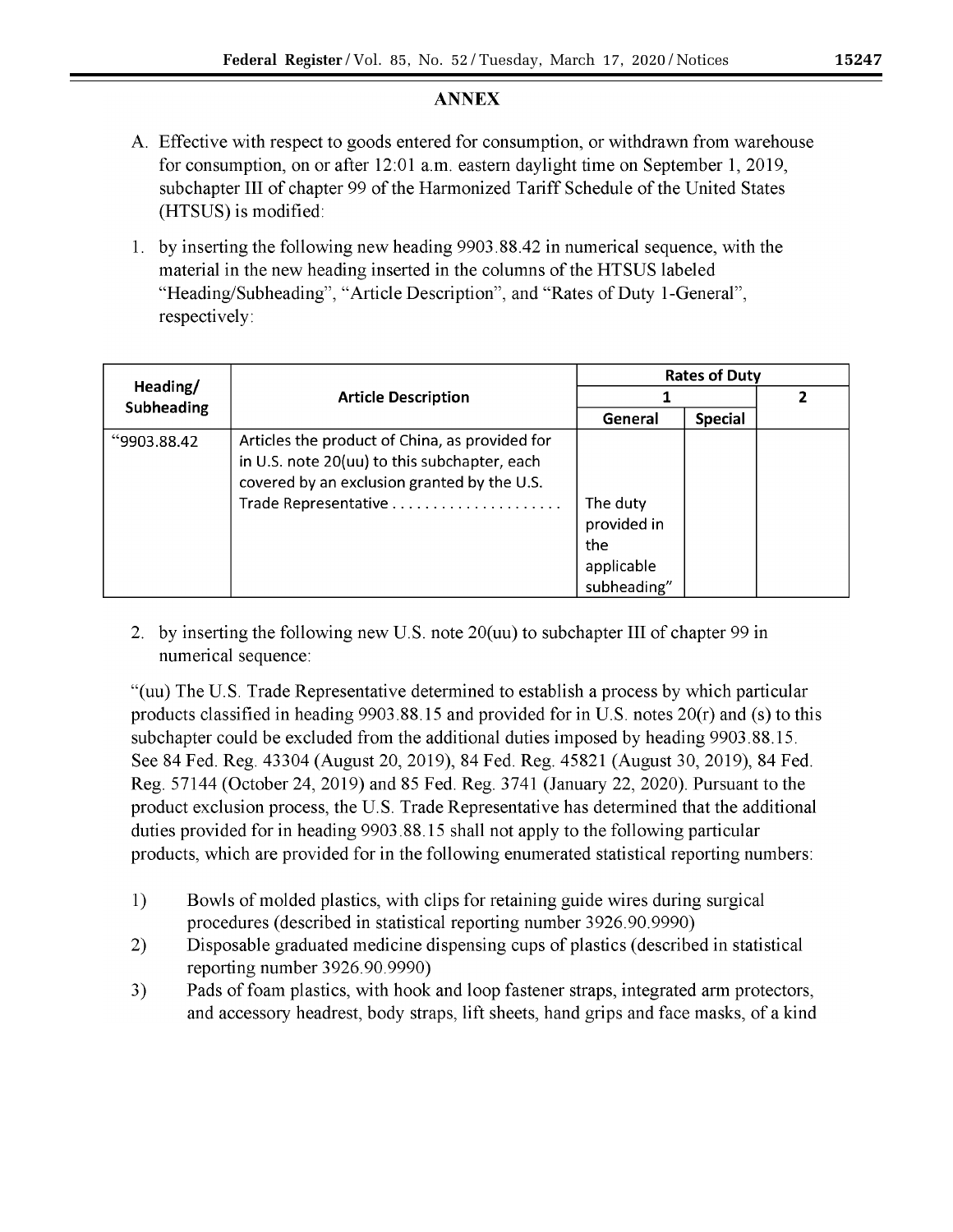used for positioning patients during medical procedures (described in statistical reporting number 3926.90.9990)

- $4)$ Single-use sterile drapes and covers of plastics, of a kind used to protect the sterile field in surgical operating rooms (described in statistical reporting number 3926.90.9990)
- $5)$ Sterile decanters of polystyrene plastics, each of a kind used to transfer aseptic fluids or medication to and from sterile bags, vials or glass containers (described in statistical reporting number 3926.90.9990)
- $6)$ Cold packs consisting of a single-use, instant, endothermic chemical reaction cold pack combined with a textile exterior lining (described in statistical reporting number 6307.90.9889)
- $(7)$ Disposable shoe and boot covers of man-made fiber fabrics (described in statistical reporting number 6307.90.9889)
- 8) Eye compresses, each consisting of a fabric cover filled with silica or gel beads, with or without a hook-and-loop fastener strap (described in statistical reporting number 6307.90.9889)
- 9) Face masks, single-use, of textile fabrics (described in statistical reporting number 6307.90.9889)
- 10) Gel pads of textile materials, each with removable fabric sleeves, in the shape of hearts, circles or quadrants (described in statistical reporting number 6307.90.9889)
- $11)$ Hot packs of textile material, single-use (exothermic chemical reaction) (described in statistical reporting number 6307.90.9889)
- Laparotomy sponges of cotton (described in statistical reporting number 12) 6307.90.9889)
- 13) Patient restraint or safety straps of textile materials, with hook-and-loop or ladder lock fasteners (described in statistical reporting number 6307.90.9889)
- Single-use blood pressure cuff sleeves of textile materials (described in statistical 14) reporting number 6307.90.9889)
- 15) Single-use medical masks of textile material (described in statistical reporting number 6307.90.9889)
- Single-use stethoscope covers (described in statistical reporting number 16) 6307.90.9889)
- Woven gauze sponges of cotton in square or rectangular sizes (described in statistical 17) reporting number 6307.90.9889)
- 18) Electromechanical shoe cover dispenser, of steel (described in statistical reporting number 8479.89.6500)
- 19) Protective articles (described in statistical reporting number 9004.90.0000)"
- 3. by amending the last sentence of the first paragraph of U.S. note  $20(r)$  to insert ", except as provided in heading 9903.88.42 and U.S. note 20(uu) to subchapter III of chapter 99" after "heading 9903.88.15".
- 4. by amending the article description of heading 9903.88.15 by deleting the word "Articles" and inserting "Except as provided in heading 9903.88.42, articles" in lieu thereof.